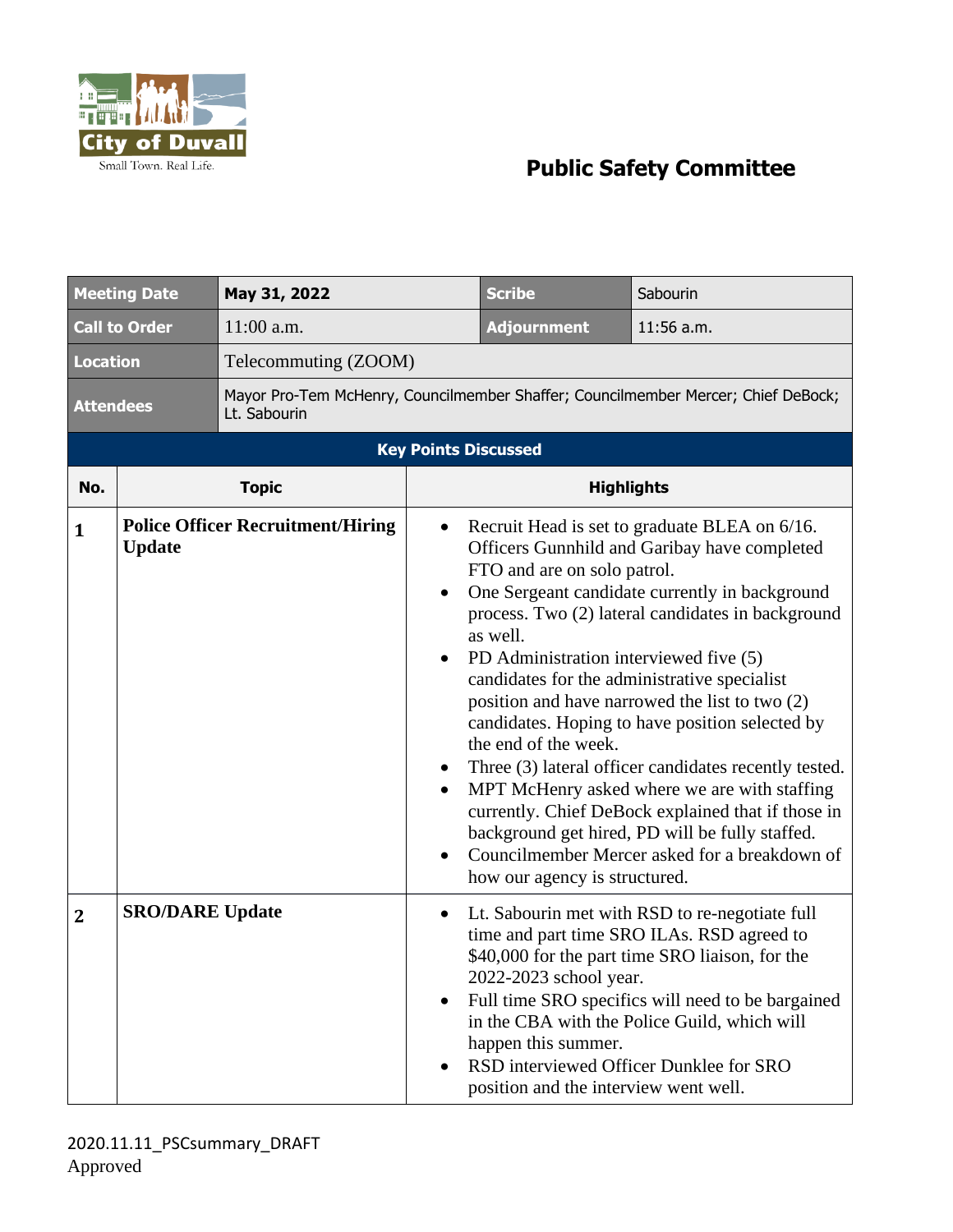|                         |                                         | DARE has been discussed several times over the<br>past several months. Being given enough time for<br>DARE at the schools has been difficult this year.<br>Waiting on final confirmation from the district<br>that they want to continue with the DARE<br>program.<br>If it is not the DARE program, PD will explore<br>options for similar curriculum at the schools.                                                                                                                                                                                                                                                                                                           |
|-------------------------|-----------------------------------------|----------------------------------------------------------------------------------------------------------------------------------------------------------------------------------------------------------------------------------------------------------------------------------------------------------------------------------------------------------------------------------------------------------------------------------------------------------------------------------------------------------------------------------------------------------------------------------------------------------------------------------------------------------------------------------|
| 3                       | <b>Collective Bargaining Discussion</b> | Lt. Sabourin attended LRI conference recently<br>$\bullet$<br>and received updated information related to<br>bargaining. Inflation was a big topic of discussion<br>and will be a factor at the bargaining table with<br>the Police Guild.<br>Councilmember Shaffer asked if there is anything<br>council can do to help with collective bargaining.<br>Chief DeBock responded not at this time.                                                                                                                                                                                                                                                                                 |
| $\overline{\mathbf{4}}$ | <b>New Officer Introductions</b>        | The new Officer introductions have been moved<br>to July, for a variety of reasons.<br>Councilmember Mercer mentioned that he has<br>seen news related to staffing issues, specifically<br>the potential for lowering standards to get more<br>staffing.<br>PD has not lowered standards and is working hard<br>to get the best candidates for the community.<br>New Officers could possibly be introduced over<br>two separate dates, or possibly a special event.                                                                                                                                                                                                              |
| 5                       | <b>Water Safety Program</b>             | Lt. Sabourin provided an update on the marine<br>program.<br>Jet skis have been striped and were broken in last<br>week.<br>Training for staff is coming up June 6 <sup>th</sup> and June<br>9 <sup>th</sup><br>Additional shifts have been posted for marine<br>patrols on the river.<br>Councilmember Shaffer provided Councilmember<br>Mercer with a background on the safety issues on<br>the river and how the jet ski program came about.<br>Councilmember Mercer asked if PD has a trained<br>diver or are those services done through another<br>agency?<br>Lt. Sabourin explained that depending on the<br>scenario, PD has contingency plans through FD45<br>and KCSO. |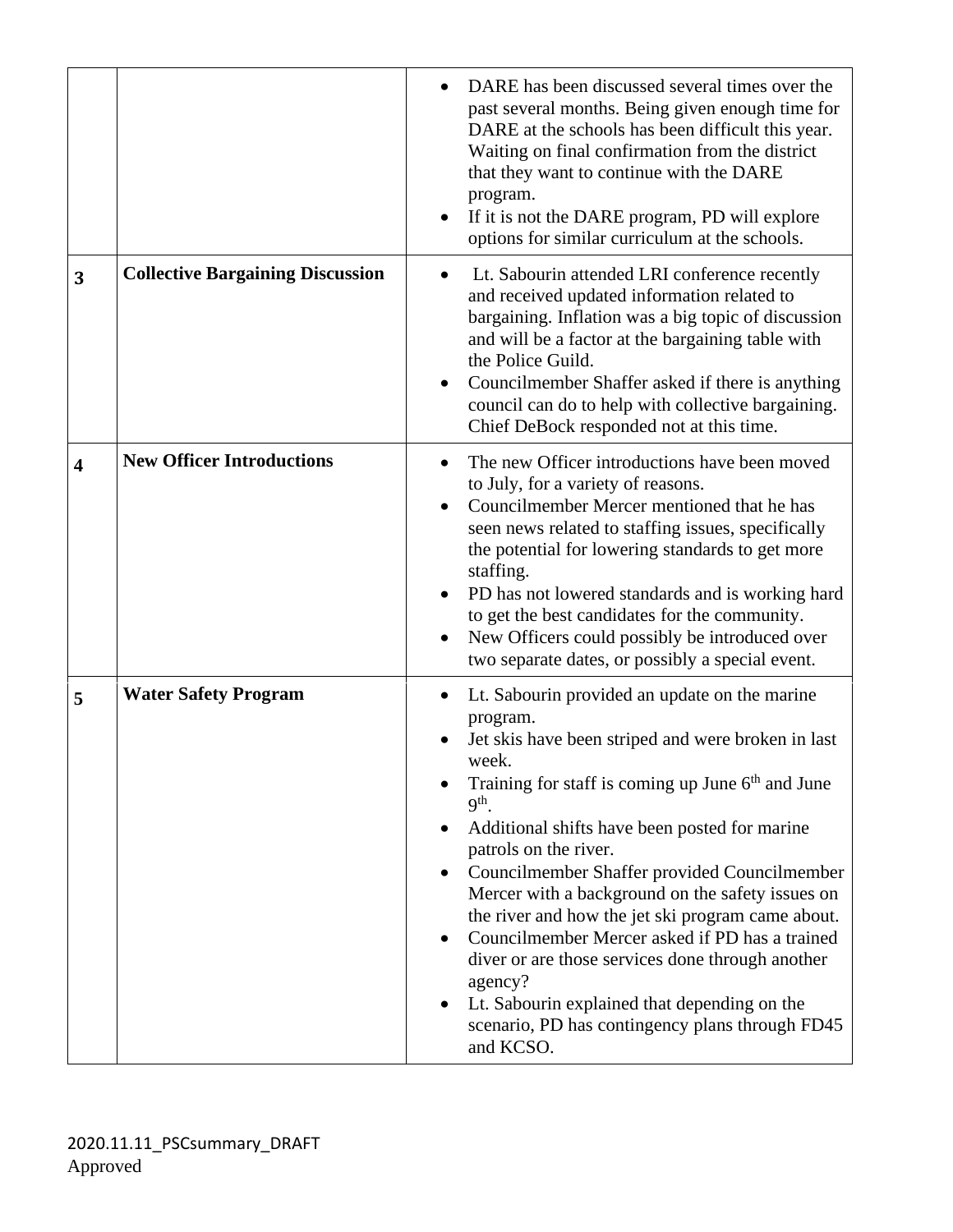| 6 | <b>Bike Helmet Program</b> | Chief DeBock explained the history of the bike<br>helmet program with FD45.<br>Tried to get helmets in time for earth day but<br>found that we needed to get helmets fitted<br>professionally.<br>Discussion related to purchasing helmets for the<br>community or charging for them.<br>Councilmember Mercer brought up KC<br>decriminalizing bike helmets and asked how that<br>has affected the City.<br>MPT McHenry asked about working to provide<br>the community with helmets, at no cost.<br>Councilmember Shaffer advised that it would be a<br>good use of City funds to give away bike helmets<br>to the community.<br>MPT McHenry and Councilmember Shaffer<br>shared personal stories about how bike helmets<br>have helped them.<br>MPT McHenry asked if the City provides the<br>community helmets, do we need to verify those<br>that get helmets are City residents, to avoid<br>gifting of public funds? |
|---|----------------------------|----------------------------------------------------------------------------------------------------------------------------------------------------------------------------------------------------------------------------------------------------------------------------------------------------------------------------------------------------------------------------------------------------------------------------------------------------------------------------------------------------------------------------------------------------------------------------------------------------------------------------------------------------------------------------------------------------------------------------------------------------------------------------------------------------------------------------------------------------------------------------------------------------------------------------|
| 7 | <b>MHP Update</b>          | KC Councilmember Perry has made this a priority<br>in her district.<br>Chief DeBock has been meeting with her office<br>$\bullet$<br>monthly and has spoke with Redmond Chief<br>Lowe about a possible ILA with the City of<br>Redmond.<br>PD has utilized Redmond PD's MHP and she has<br>done a great job. However, she is very busy.<br>Councilmember Shaffer expressed how pleased<br>$\bullet$<br>he is with making mental health a priority.                                                                                                                                                                                                                                                                                                                                                                                                                                                                         |
| 8 | <b>Good of the Order</b>   | Redmond Chief expressed interest in re-<br>negotiating our dispatch contract with the City of<br>Redmond.<br>Councilmember Shaffer asked about PD's plans<br>for Duvall Days. Chief provided a brief update on<br>our operational plan for the event.<br>MPT McHenry and Councilmember Shaffer<br>shared how they will be in the parade this year.<br>MPT McHenry shared that there has been a lot of<br>discussion on social media related to the speed<br>change on Big Rock Road. Specifically, it was<br>requested that PD provide a breakdown of where<br>paid money from an infraction goes.                                                                                                                                                                                                                                                                                                                         |